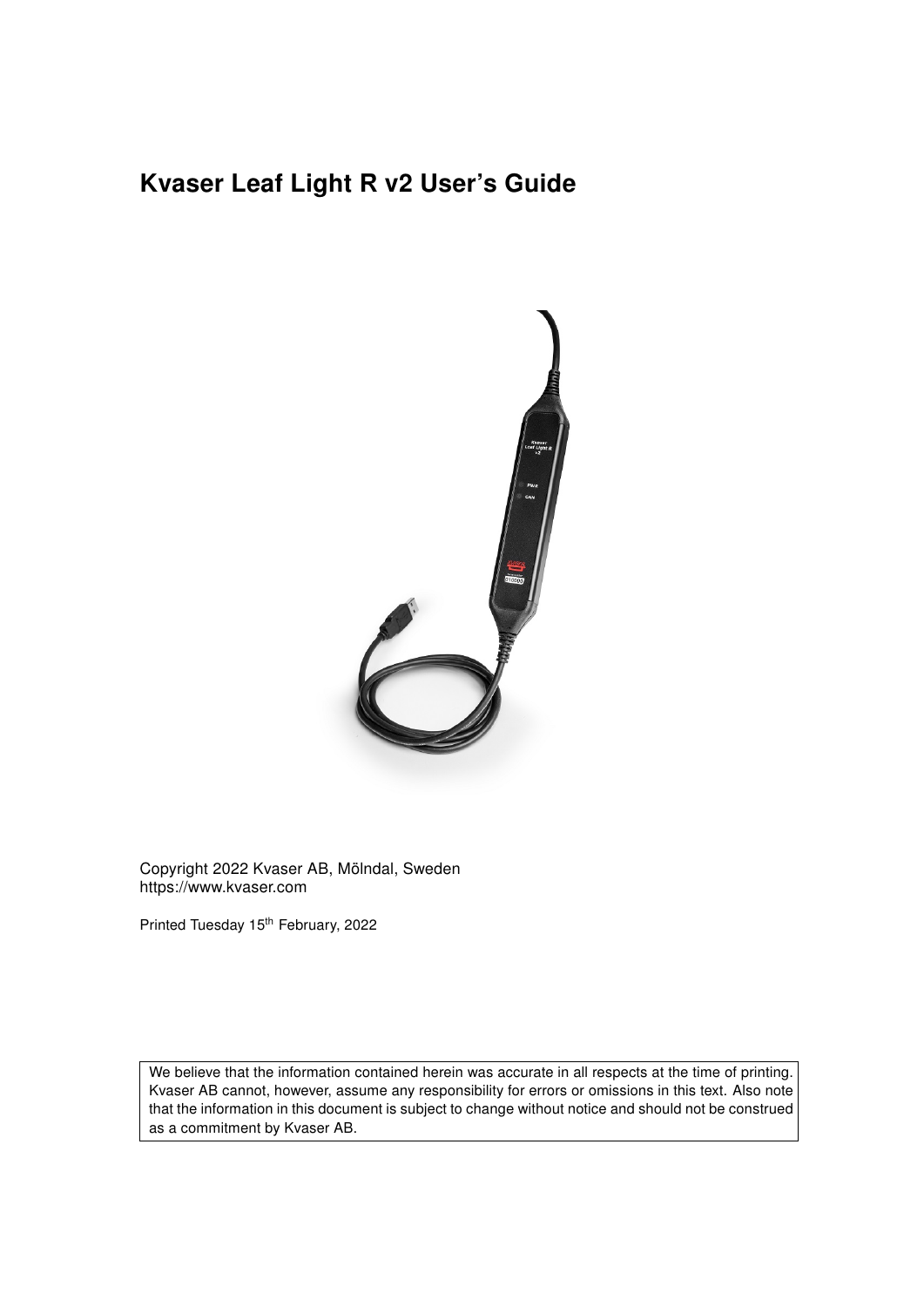(This page is intentionally left blank.)

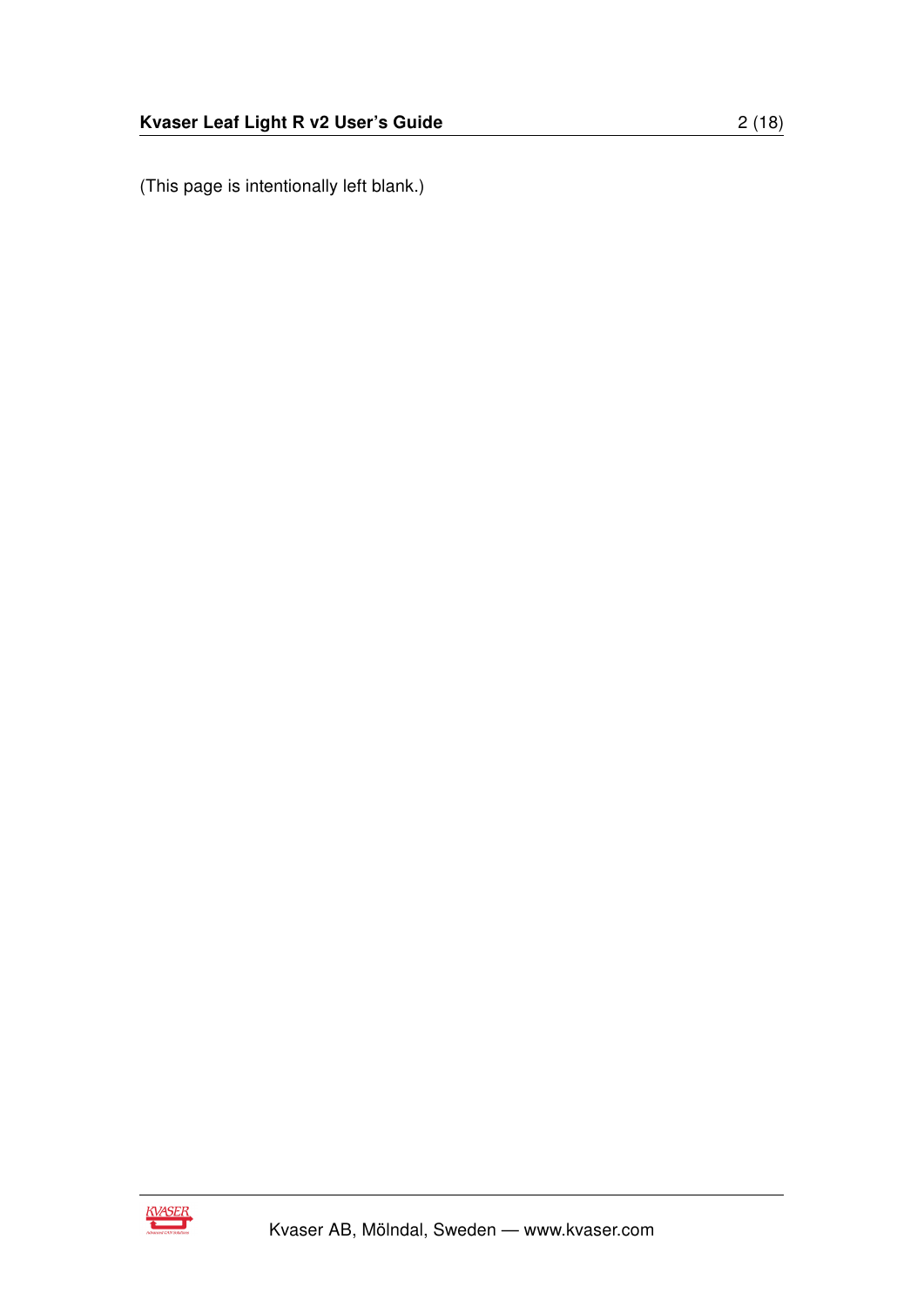# **Contents**

| 1.             |                                        | <b>About this manual</b><br>4                                                                                                                                                                                                                                     |                                                                        |  |  |
|----------------|----------------------------------------|-------------------------------------------------------------------------------------------------------------------------------------------------------------------------------------------------------------------------------------------------------------------|------------------------------------------------------------------------|--|--|
| $\overline{2}$ | 2.1<br>$2.2\phantom{0}$<br>2.3         | <b>Introduction</b><br>Additional software and documentation                                                                                                                                                                                                      | 5<br>5<br>6<br>6                                                       |  |  |
| 3              | 3.1<br>3.2<br>3.3<br>3.4<br>3.5<br>3.6 | Kvaser Leaf Light R v2 hardware<br>Power supply received a series of the contract of the contract of the contract of the contract of the contract of the contract of the contract of the contract of the contract of the contract of the contract of the contract | $\overline{7}$<br>$\overline{7}$<br>$\overline{7}$<br>8<br>8<br>8<br>9 |  |  |
| 4              | 4.1<br>4.2<br>4.3<br>4.4               | <b>Appendices</b><br>CAN connector response to the contract of the contract of the contract of the contract of the contract of the contract of the contract of the contract of the contract of the contract of the contract of the contract of the                | 10<br>10<br>11<br>11<br>11                                             |  |  |
| 5              |                                        | <b>Disposal and Recycling Information</b>                                                                                                                                                                                                                         | 13                                                                     |  |  |
| 6              | 6.1<br>6.2<br>6.3<br>6.4               | Legal acknowledgements                                                                                                                                                                                                                                            | 14<br>14<br>15<br>16<br>17                                             |  |  |
| $\overline{7}$ |                                        | <b>Document Revision History</b>                                                                                                                                                                                                                                  | 18                                                                     |  |  |

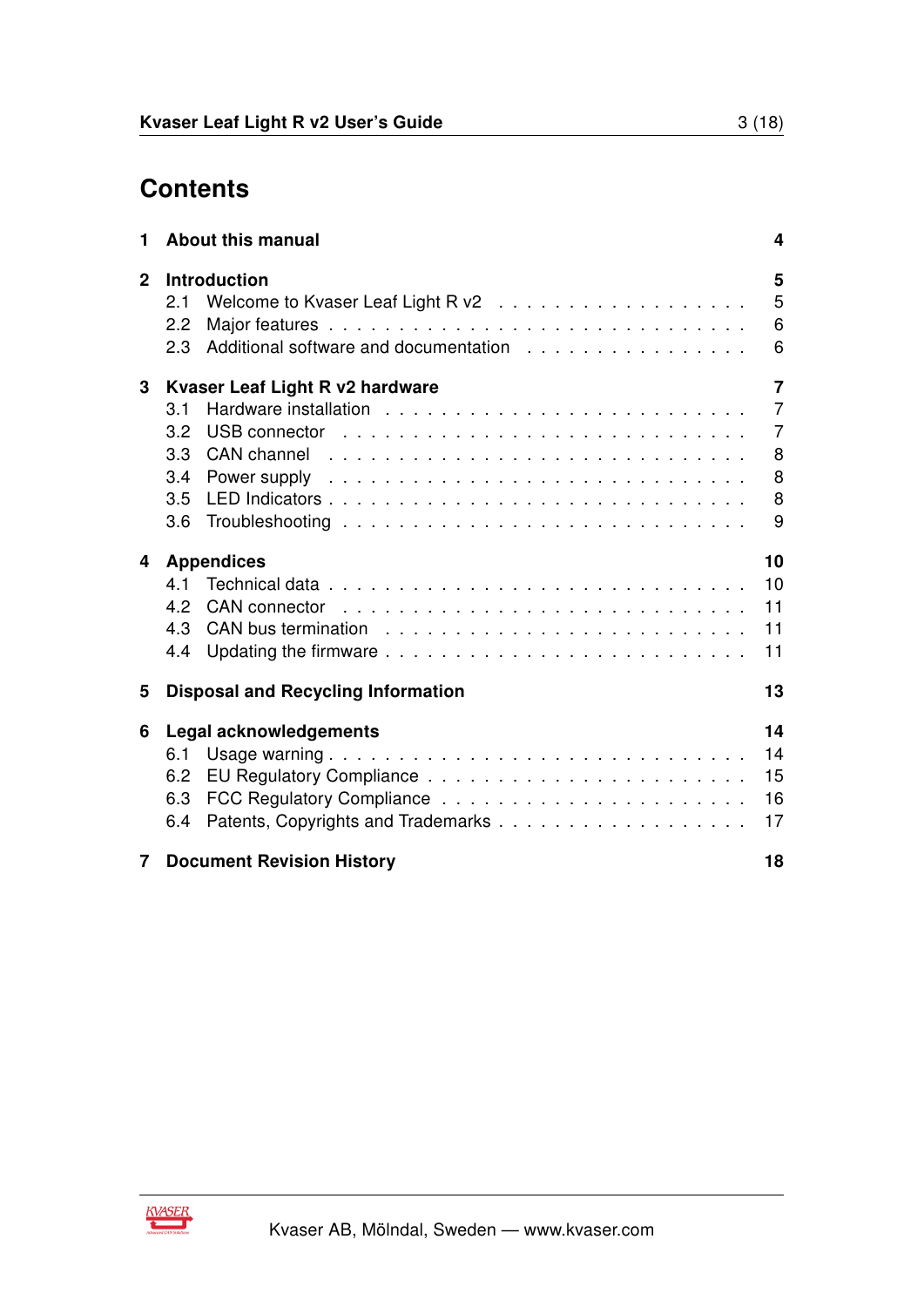# <span id="page-3-0"></span>1 About this manual

This manual is intended for Kvaser Leaf Light R v2 users. This document contains a description of the hardware's properties and general instructions for connecting the device to a computer.

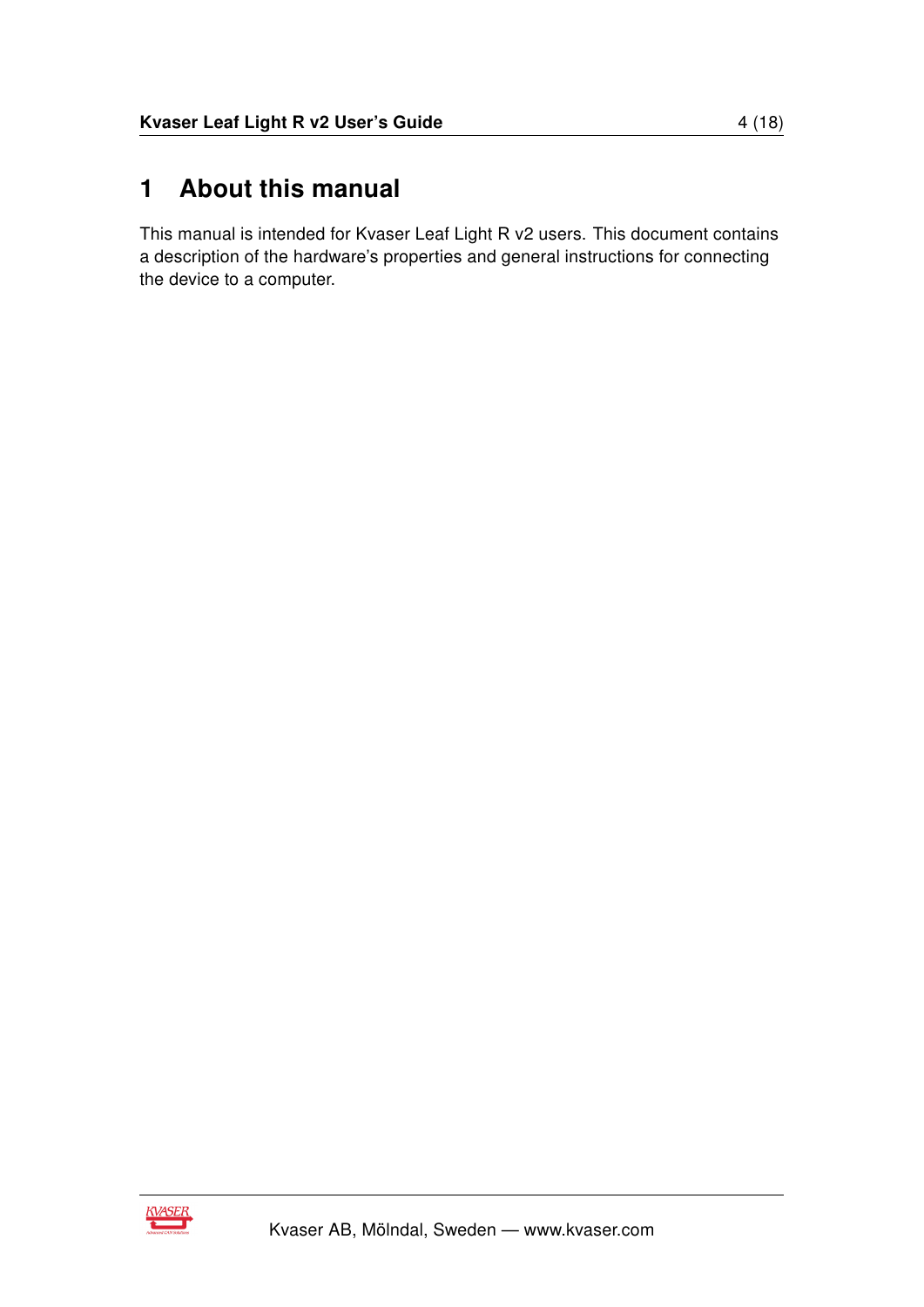# <span id="page-4-0"></span>2 Introduction

This section will describe the functions and features of the Kvaser Leaf Light R v2.

### <span id="page-4-1"></span>2.1 Welcome to Kvaser Leaf Light R v2



Figure 1: Kvaser Leaf Light R v2

Kvaser Leaf Light R v2 is a reliable low cost product. In hostile environments where dust and water are the norm, the IP65 rated housing assures reliable protection. With a time stamp precision of 100 microseconds it handles transmission and reception of standard and extended CAN messages on the bus. It is compatible with applications that use Kvaser's CANIib.

This guide applies to Kvaser Leaf Light R v2 devices listed in [Table 1.](#page-4-2)

| <b>Device</b>          | <b>Product Number</b> |
|------------------------|-----------------------|
| Kvaser Leaf Light R v2 | 73-30130-00921-9      |

<span id="page-4-2"></span>Table 1: Kvaser Leaf Light R v2 devices and their EAN numbers.

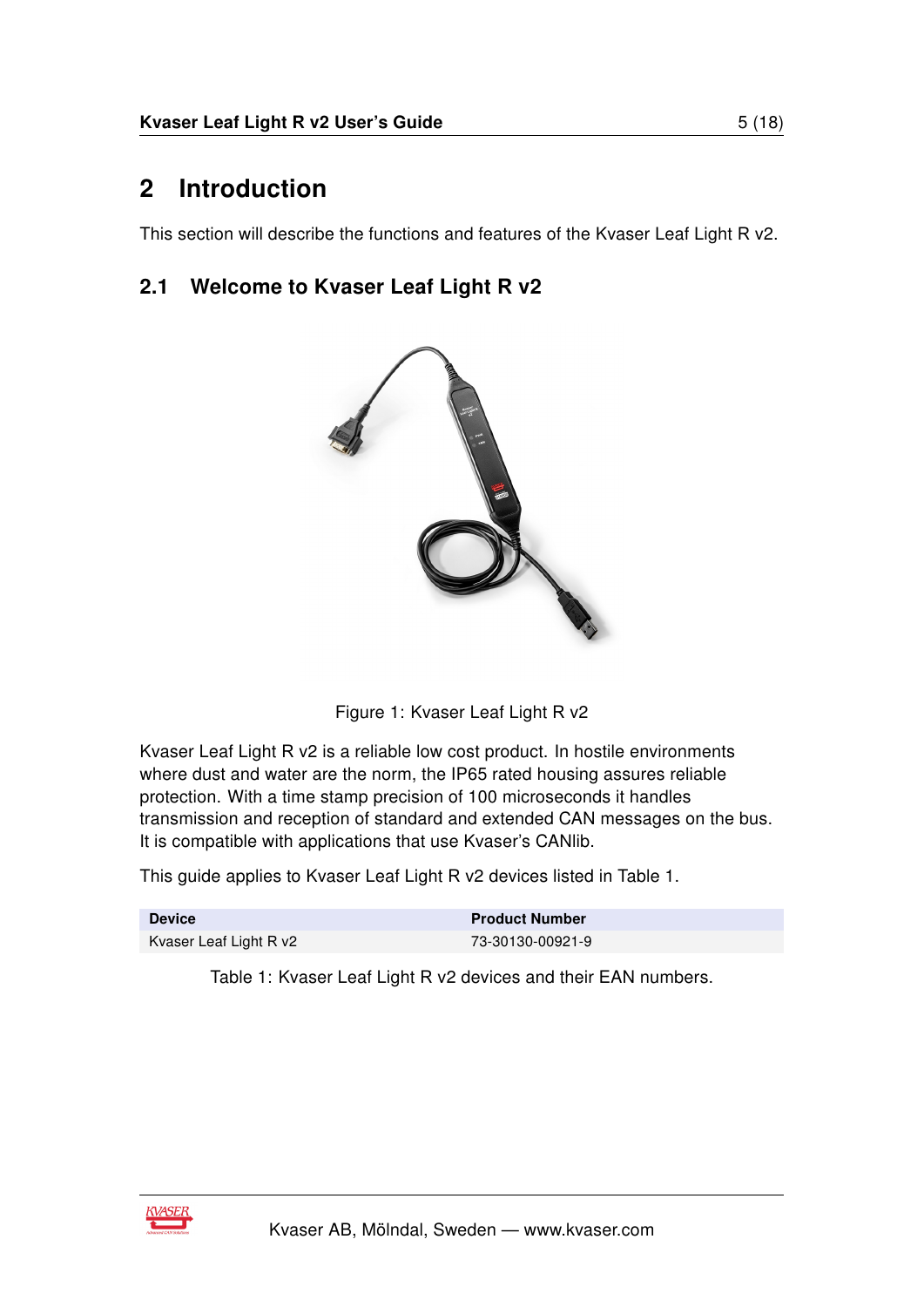#### <span id="page-5-0"></span>2.2 Major features

- USB CAN interface.
- IP65 rated lightweight aluminum housing.
- Quick and easy plug-and-play installation.
- Supports both 11-bit (CAN 2.0A) and 29-bit (CAN 2.0B active) identifiers.
- 100% compatible with applications written for other Kvaser CAN hardware with Kvaser CANlib.
- High-speed CAN connection (compliant with ISO 11898-2), up to 1 Mbit/s.
- Fully compatible with J1939, CANopen, NMEA 2000 $^{\circledR}$  and DeviceNet.
- Simultaneous operation of multiple devices.

### <span id="page-5-1"></span>2.3 Additional software and documentation

The Kvaser CANlib SDK includes everything you need in order to develop software applications interacting with Kvaser CAN hardware. The SDK contains full documentation and many sample programs, written in C, C++, C#, Delphi, Python and Visual Basic. Kvaser CAN hardware is built around the same common software API. Applications developed using one device type will run without modification on other device types.

The latest versions of documentation, software and drivers can be downloaded for free at [www.kvaser.com/download.](https://www.kvaser.com/download/)

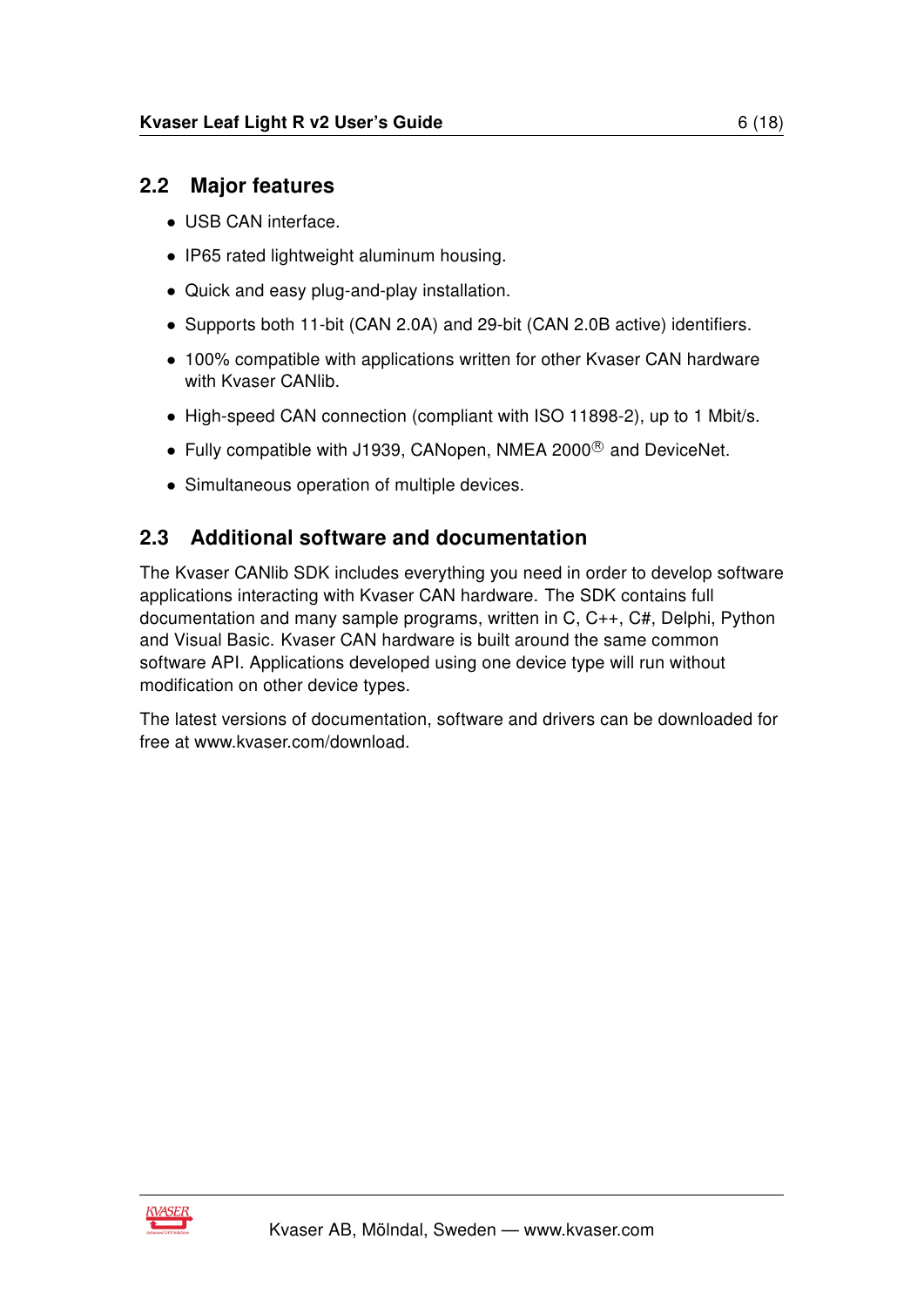# <span id="page-6-0"></span>3 Kvaser Leaf Light R v2 hardware

In this section you can read more about the CAN channels, power supply and LED indicators.

### <span id="page-6-1"></span>3.1 Hardware installation

For the Kvaser Leaf Light R v2 to communicate with the host computer, a compatible version of the Kvaser driver and firmware must be installed.

After the driver has been installed on the host computer, the firmware may then be downloaded and installed on the Kvaser Leaf Light R v2.

The latest version of the driver and firmware can be downloaded from [www.kvaser.com/download.](https://www.kvaser.com/download/)

The driver is installed by running the file kvaser\_drivers\_setup.exe.

The Kvaser Leaf Light R v2 may be inserted in any free USB socket on the host computer. You do not need to switch the power off before inserting or removing the device.

For information on how to upgrade the firmware, see [Section 4.4, Updating the](#page-10-2) [firmware, on Page 11.](#page-10-2)

### <span id="page-6-2"></span>3.2 USB connector

The Kvaser Leaf Light R v2 has a standard USB type "A" connector.



Figure 2: A standard USB type "A" connector.

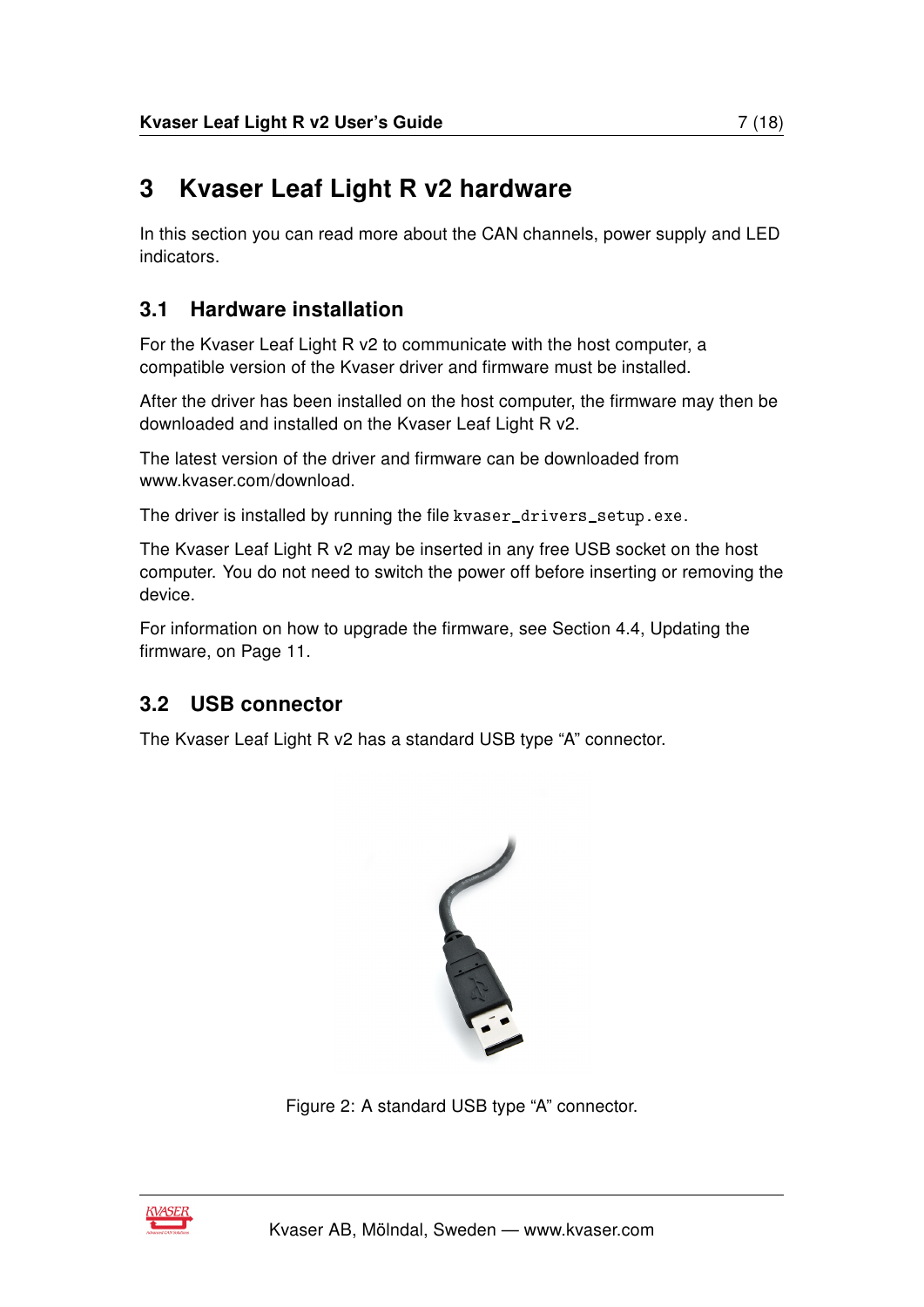#### <span id="page-7-0"></span>3.3 CAN channel

The Kvaser Leaf Light R v2 has one CAN Hi-Speed channel with a 9-pin D-SUB CAN connector. See [Section 4.2, CAN connector, on Page 11](#page-10-0) for details about the pinout.



Figure 3: 9-pin D-SUB CAN connector

### <span id="page-7-1"></span>3.4 Power supply

The Kvaser Leaf Light R v2 is powered from the USB port.

### <span id="page-7-2"></span>3.5 LED Indicators

The Kvaser Leaf Light R v2 has two LEDs as shown in [Figure 4.](#page-7-3) Their functions are shown in [Table 2 on Page 9.](#page-8-1)



<span id="page-7-3"></span>Figure 4: LEDs on the Kvaser Leaf Light R v2.

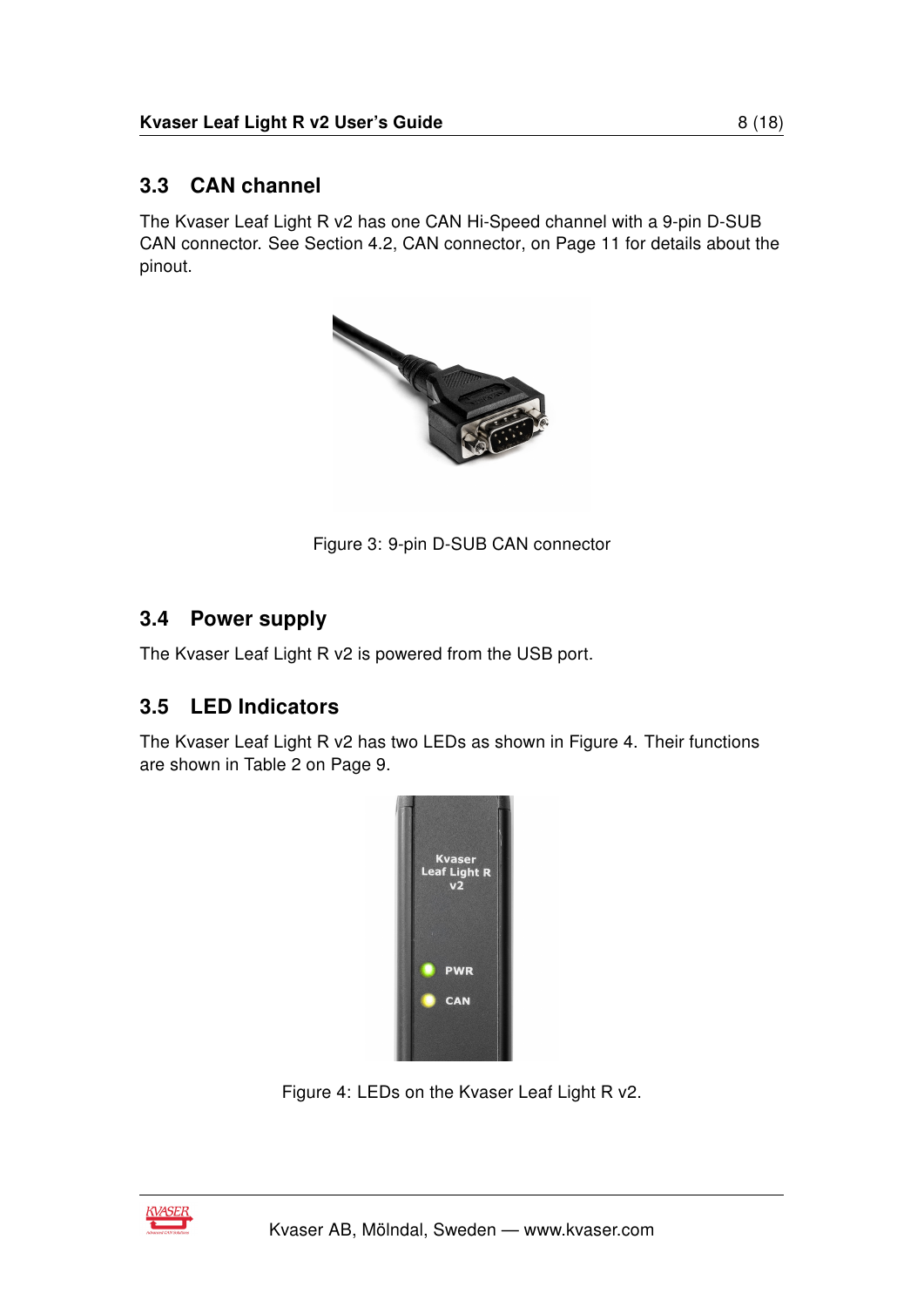| <b>LED</b>   | <b>Function</b>   | <b>Description</b>                                                                    |
|--------------|-------------------|---------------------------------------------------------------------------------------|
| PWR (Green)  | Power             | Steady light when unit is powered and working.                                        |
|              | USB configuration | Blinking once every three seconds when something is<br>wrong with the USB connection. |
|              | Firmware          | 2 Hz flash if something is wrong with the firmware or<br>configuration.               |
| CAN (Yellow) | CAN RxTx          | Status for CAN channel.                                                               |

<span id="page-8-1"></span>Table 2: LEDs on the Kvaser Leaf Light R v2.

### <span id="page-8-0"></span>3.6 Troubleshooting

Use "Kvaser Device Guide" in the Control Panel to verify that the computer can communicate with the Kvaser Leaf Light R v2. If the firmware version shown is all zeros, there are communication problems. If the LEDs are not flashing or do not light up at all, check the power supply.

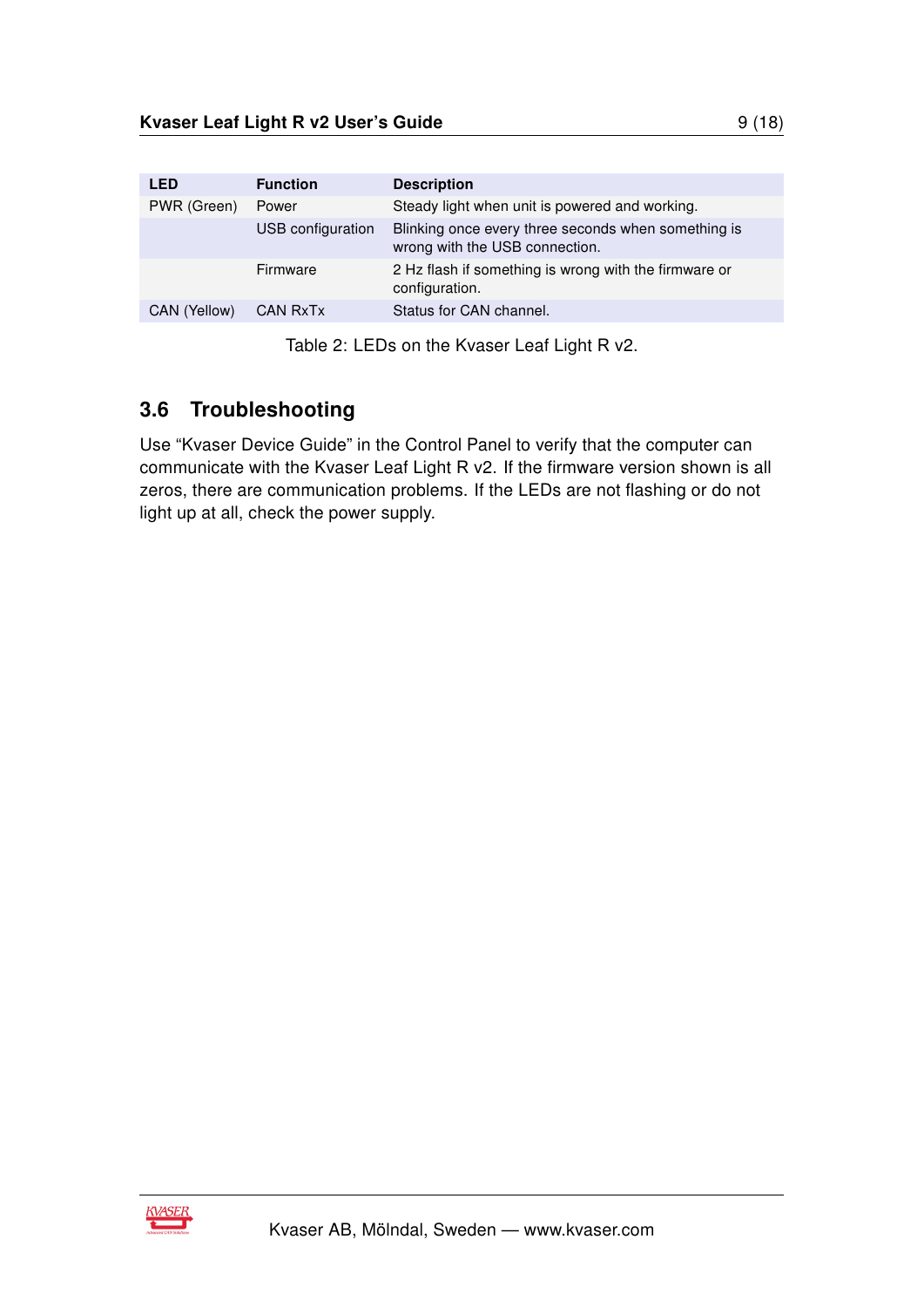# <span id="page-9-0"></span>4 Appendices

In this section you will find technical information about the Kvaser Leaf Light R v2 and its connectors.

### <span id="page-9-1"></span>4.1 Technical data

In [Table 3](#page-9-2) below you will find the Kvaser Leaf Light R v2's technical specifications.

| <b>CAN Channels</b>          | 1                                                  |
|------------------------------|----------------------------------------------------|
| <b>CAN Transceivers</b>      | TJA1051T (Compliant with ISO 11898-2)              |
| <b>CAN Controller</b>        | Built into the processor                           |
| Galvanic isolation           | Yes                                                |
| <b>CAN Bit Rate</b>          | 50 kbit/s to 1 Mbit/s                              |
| Time stamp resolution        | $100 \mu s$                                        |
| Max message rate             | 8000 msg/s                                         |
| <b>Error Frame Detection</b> | Yes                                                |
| Error Frame Generation       | <b>No</b>                                          |
| Silent mode                  | No                                                 |
| <b>Kvaser CANtegrity</b>     | <b>No</b>                                          |
| PC interface                 | USB Hi-Speed                                       |
| Power consumption            | Typical 90mA                                       |
| Hardware configuration       | Done by software (Plug & Play).                    |
| Software requirements        | Windows (7 or later), Linux.                       |
| <b>Dimensions</b>            | 30 x 200 x 17 mm for body incl. strain relief      |
| Weight                       | 148 g                                              |
| Operating temperature        | $-40\,^{\circ}$ C to +70 $^{\circ}$ C              |
| Storage temperature          | $-40\,^{\circ}\text{C}$ to $+85\,^{\circ}\text{C}$ |
| Relative humidity            | 0% to 85% (non-condensing.)                        |
| IP Rating                    | <b>IP65</b>                                        |

<span id="page-9-2"></span>Table 3: Technical Specifications.

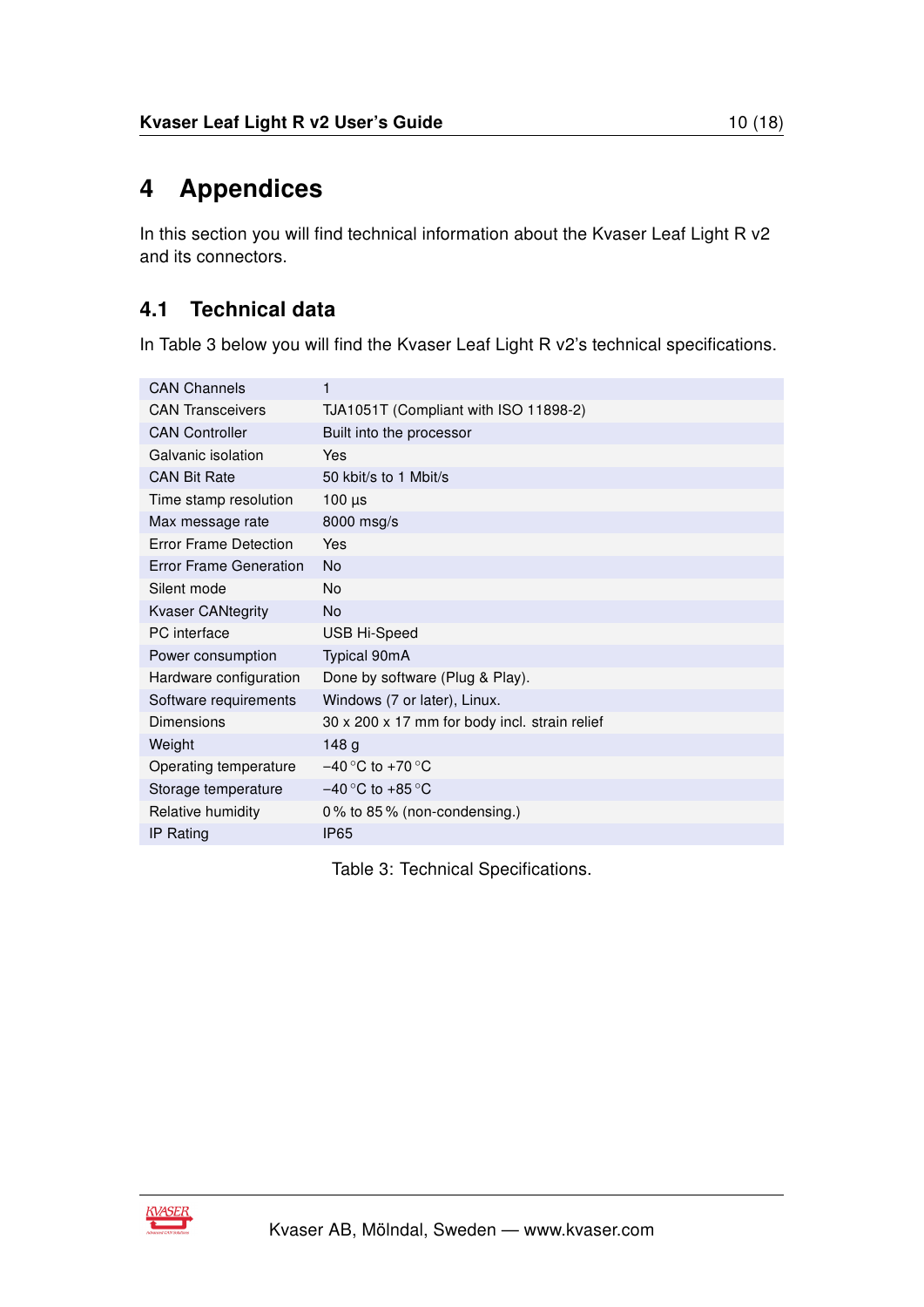#### <span id="page-10-0"></span>4.2 CAN connector

Kvaser Leaf Light R v2 devices that use the 9-pin D-SUB connector (see [Figure 5\)](#page-10-3) have the pinning described in [Table 4.](#page-10-4)



<span id="page-10-3"></span>Figure 5: The D-SUB 9 connector pin numbers

| D-SUB pin number | <b>Function</b> |
|------------------|-----------------|
|                  | Not connected   |
| 2                | CAN_L           |
| 3                | <b>GND</b>      |
| 4                | Not connected   |
| 5                | Shield          |
| 6                | Not connected   |
| 7                | CAN H           |
| 8                | Not connected   |
| 9                | Not connected   |

<span id="page-10-4"></span>Table 4: Configuration of the 9-pin D-SUB

### <span id="page-10-1"></span>4.3 CAN bus termination

Every CAN bus must be terminated with a 120 Ohm resistor at each end of the bus. The Kvaser Leaf Light R v2 does not contain any CAN bus termination, because their inclusion could cause severe disturbance in a system which is already correctly terminated.

For laboratory or testing use, the exact value of the termination resistors is not always critical. Sometimes a single terminator is sufficient. For production, proper termination is essential. If you see error frames on the bus, you should check the termination.



To save yourself a lot of trouble, always terminate the CAN bus properly.

### <span id="page-10-2"></span>4.4 Updating the firmware

For the Kvaser Leaf Light R v2 to communicate with the host computer, compatible versions of the Kvaser CANlib (including driver) and firmware must be installed.

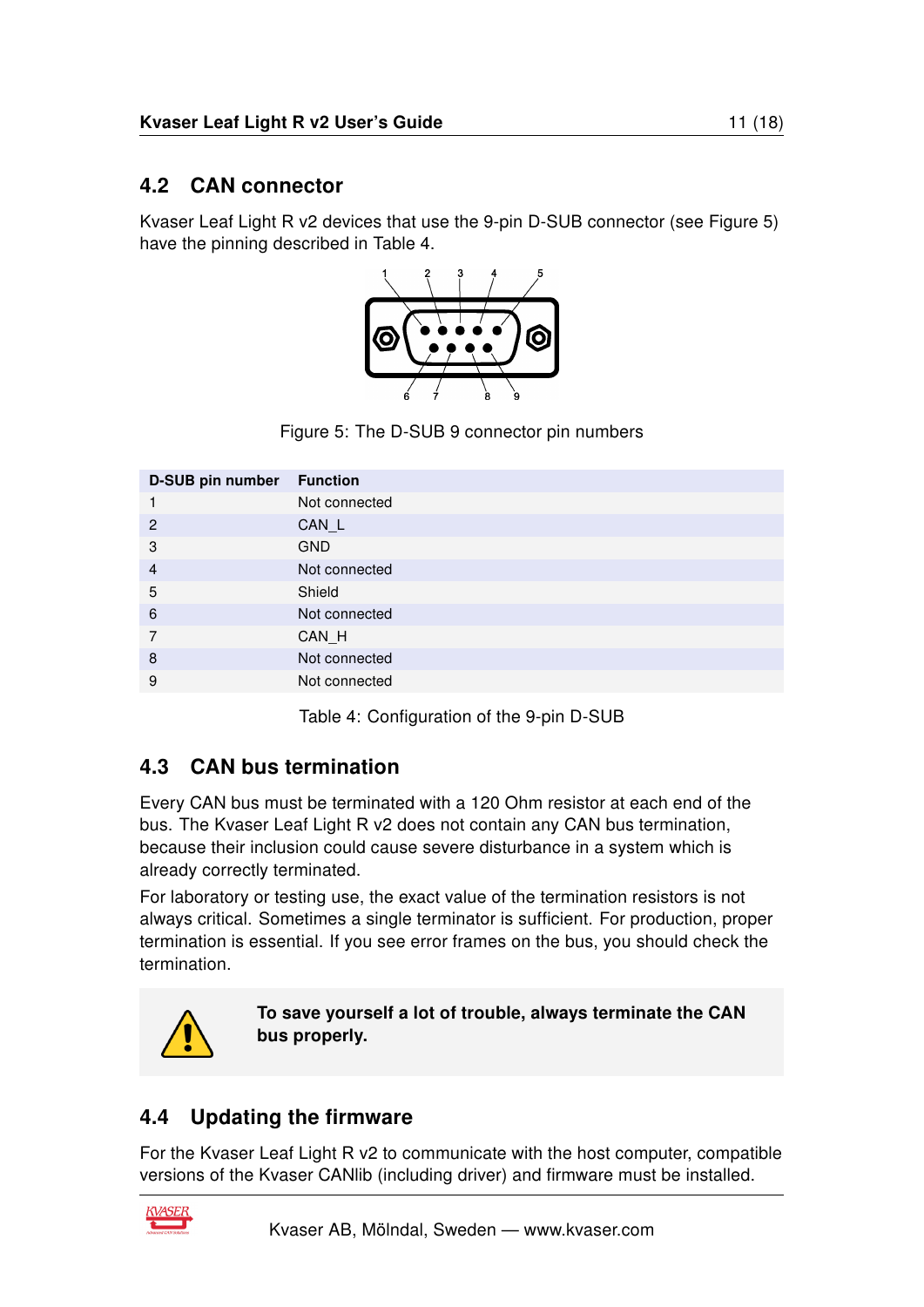The latest versions of firmware and drivers can be downloaded for free at [www.kvaser.com/download.](https://www.kvaser.com/download/)

Connect the Kvaser Leaf Light R v2 to your PC with the USB cable. Start the update.exe application. A window opens where you should see the device listed if correctly connected to your PC. Select the device to update and click the Next button. Read the Release Notes carefully.

Click on the Start Upgrade button to start programming. Programming takes approximately 30 s. The progress is displayed on the screen.

If you see any error messages, try to disconnect and reconnect the device, and then perform the operation again.

To verify that the firmware has been updated, open "Kvaser Device Guide" in Control Panel. Select "Kvaser Leaf Light R v2" in the tree view to the left, and click on the channel. The firmware revision information appears in the right half of the window.

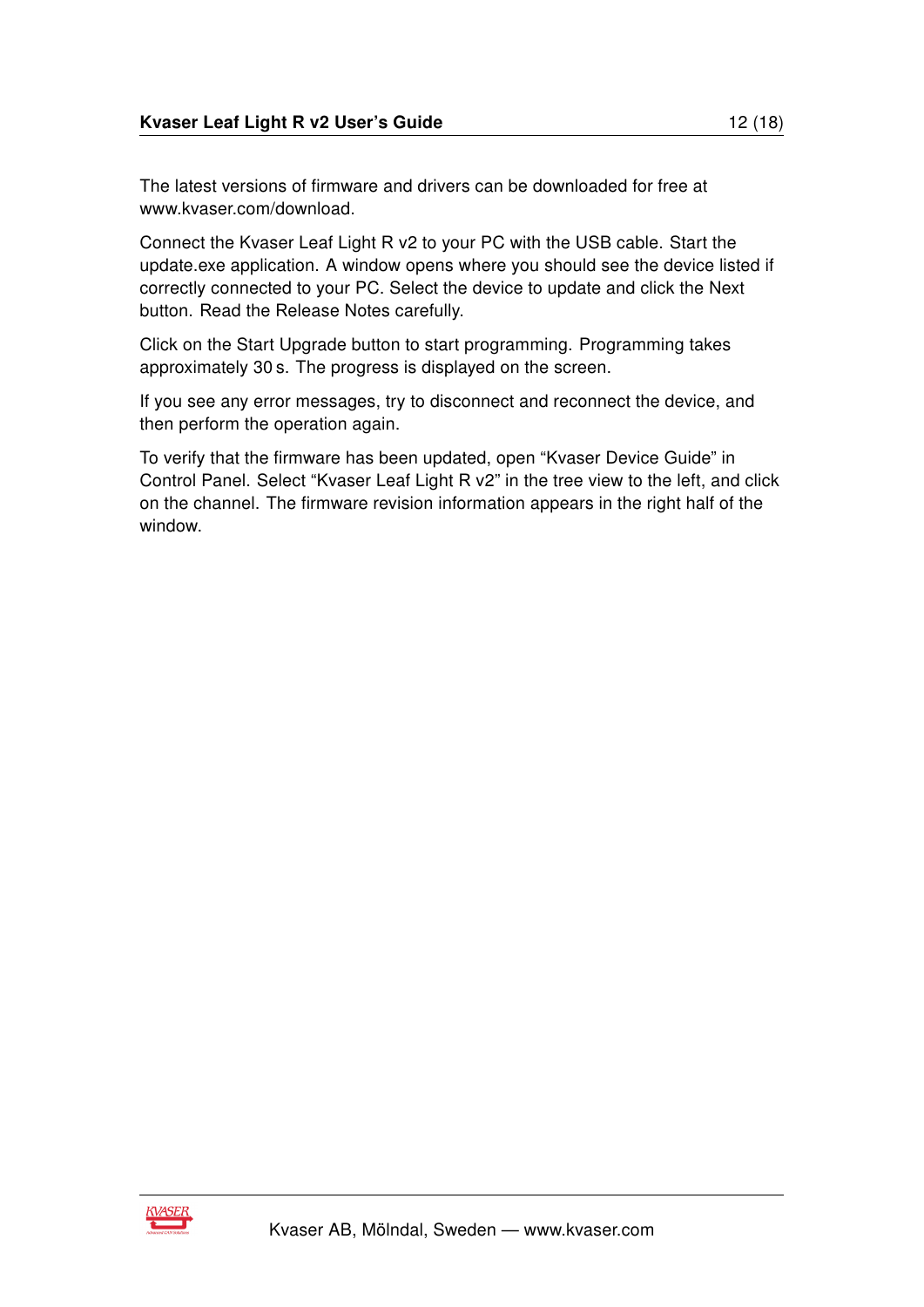# <span id="page-12-0"></span>5 Disposal and Recycling Information



When this product reaches its end of life, please dispose of it according to your local environmental laws and guidelines.

For information about Kvaser's recycling programs, visit: <https://www.kvaser.com/en/kvaser/recycling-policy.html>

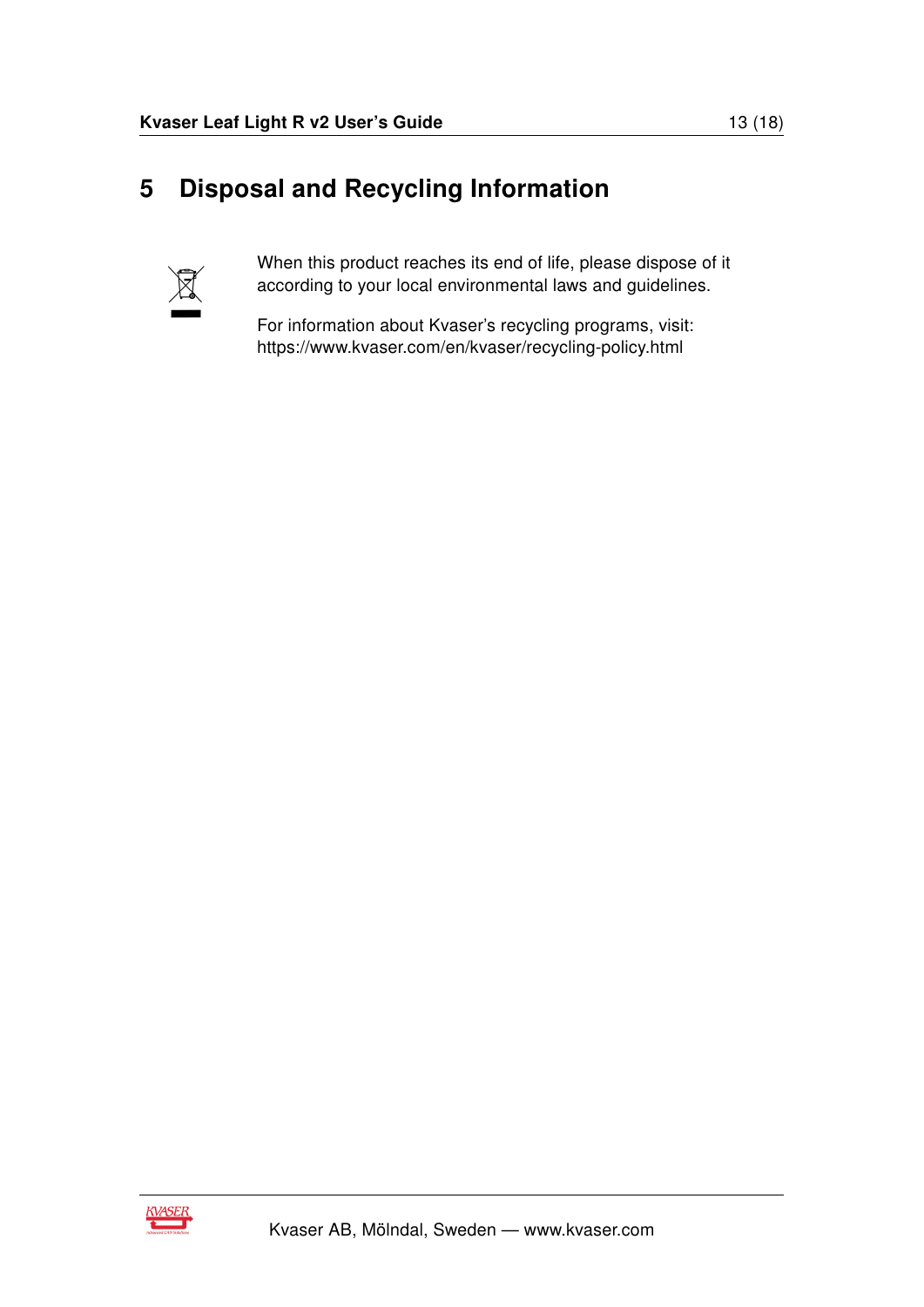# <span id="page-13-0"></span>6 Legal acknowledgements

#### <span id="page-13-1"></span>6.1 Usage warning



#### WARNING FOR ALL USERS

WARNING! - YOUR USE OF THIS DEVICE MUST BE DONE WITH CAUTION AND A FULL UNDERSTANDING OF THE RISKS!

THIS WARNING IS PRESENTED TO INFORM YOU THAT THE OPERATION OF THIS DEVICE MAY BE DANGEROUS. YOUR ACTIONS CAN INFLUENCE THE BEHAVIOR OF A CAN-BASED DISTRIBUTED EMBEDDED SYSTEM, AND DEPENDING ON THE APPLICATION, THE CONSEQUENCES OF YOUR IMPROPER ACTIONS COULD CAUSE SERIOUS OPERATIONAL MALFUNCTION, LOSS OF INFORMATION, DAMAGE TO EQUIPMENT, AND PHYSICAL INJURY TO YOURSELF AND OTHERS. A POTENTIALLY HAZARDOUS OPERATING CONDITION IS PRESENT WHEN THE FOLLOWING TWO CONDITIONS ARE CONCURRENTLY TRUE: THE PRODUCT IS PHYSICALLY INTERCONNECTED TO A REAL DISTRIBUTED EMBEDDED SYSTEM; AND THE FUNCTIONS AND OPERATIONS OF THE REAL DISTRIBUTED EMBEDDED SYSTEM ARE CONTROLLABLE OR INFLUENCED BY THE USE OF THE CAN NETWORK. A POTENTIALLY HAZARDOUS OPERATING CONDITION MAY RESULT FROM THE ACTIVITY OR NON-ACTIVITY OF SOME DISTRIBUTED EMBEDDED SYSTEM FUNCTIONS AND OPERATIONS, WHICH MAY RESULT IN SERIOUS PHYSICAL HARM OR DEATH OR CAUSE DAMAGE TO EQUIPMENT, DEVICES, OR THE SURROUNDING ENVIRONMENT.

WITH THIS DEVICE, YOU MAY POTENTIALLY:

- CAUSE A CHANGE IN THE OPERATION OF THE SYSTEM, MODULE, DEVICE, CIRCUIT, OR OUTPUT.
- TURN ON OR ACTIVATE A MODULE, DEVICE, CIRCUIT, OUTPUT, OR FUNCTION.
- TURN OFF OR DEACTIVATE A MODULE, DEVICE, CIRCUIT, OUTPUT, OR FUNCTION.
- INHIBIT, TURN OFF, OR DEACTIVATE NORMAL OPERATION.
- MODIFY THE BEHAVIOR OF A DISTRIBUTED PRODUCT.
- ACTIVATE AN UNINTENDED OPERATION.
- PLACE THE SYSTEM, MODULE, DEVICE, CIRCUIT, OR OUTPUT INTO AN UNINTENDED MODE.

ONLY THOSE PERSONS WHO:

(A) ARE PROPERLY TRAINED AND QUALIFIED WITH RESPECT TO THE USE OF THE DEVICE,

(B) UNDERSTAND THE WARNINGS ABOVE, AND

(C) UNDERSTAND HOW THIS DEVICE INTERACTS WITH AND IMPACTS THE FUNCTION AND SAFETY OF OTHER PRODUCTS IN A DISTRIBUTED SYSTEM AND THE APPLICATION FOR WHICH THIS DEVICE WILL BE APPLIED, MAY USE THE DEVICE.

PLEASE NOTE THAT YOU CAN INTEGRATE THIS PRODUCT AS A SUBSYSTEM INTO HIGHER-LEVEL SYSTEMS. IN CASE YOU DO SO, KVASER AB HEREBY DECLARES THAT KVASER AB'S WARRANTY SHALL BE LIMITED TO THE CORRECTION OF DEFECTS, AND KVASER AB HEREBY EXPRESSLY DISCLAIMS ANY LIABILITY OVER AND ABOVE THE REFUNDING OF THE PRICE PAID FOR THIS DEVICE, SINCE KVASER AB DOES NOT HAVE ANY INFLUENCE ON THE IMPLEMENTATIONS OF THE HIGHER-LEVEL SYSTEM, WHICH MAY BE DEFECTIVE.

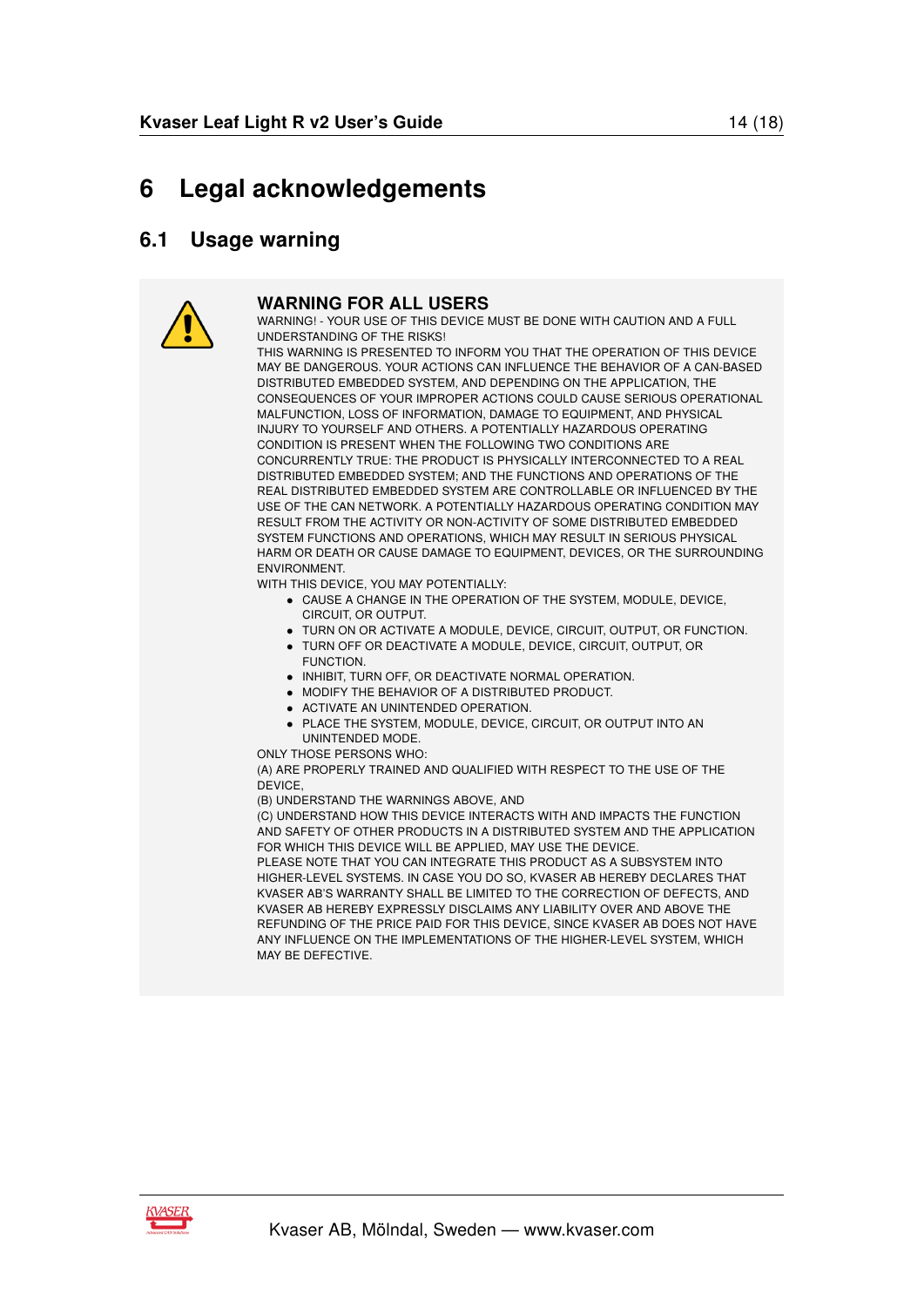# <span id="page-14-0"></span>6.2 EU Regulatory Compliance

|                                                                                                |                                                                                | EU Declaration of Conformity (DoC)                                                                 |                                                                                                      |
|------------------------------------------------------------------------------------------------|--------------------------------------------------------------------------------|----------------------------------------------------------------------------------------------------|------------------------------------------------------------------------------------------------------|
| We                                                                                             |                                                                                |                                                                                                    |                                                                                                      |
| Company Name:                                                                                  | Kvaser AB                                                                      | City:                                                                                              | Mölndal                                                                                              |
| Postal address:                                                                                | Aminogatan 25                                                                  | Telephone number:                                                                                  | $+4631886344$                                                                                        |
| Postcode:                                                                                      | 431 53                                                                         | E-mail address:                                                                                    | sales@kvaser.com                                                                                     |
|                                                                                                |                                                                                | declare that the DoC is issued under our sole responsibility and belongs to the following product: |                                                                                                      |
| Product:                                                                                       | Kvaser Leaf Light R v2                                                         |                                                                                                    |                                                                                                      |
| Product: Kvaser Leaf Light R v2<br>Type: 73-30130-00921-9                                      | Object of the declaration (identification of apparatus allowing traceability): |                                                                                                    |                                                                                                      |
| legislation:                                                                                   |                                                                                |                                                                                                    | The object of the declaration described above is in conformity with the relevant Union harmonisation |
|                                                                                                |                                                                                | Electromagnetic Compatibility (EMC) Directive 2014/30/EU (Art. 6)                                  |                                                                                                      |
|                                                                                                | RoHS recast Directive $2011/65/EU$ (Art. 4.1)                                  |                                                                                                    |                                                                                                      |
|                                                                                                |                                                                                |                                                                                                    |                                                                                                      |
|                                                                                                |                                                                                |                                                                                                    |                                                                                                      |
|                                                                                                |                                                                                |                                                                                                    |                                                                                                      |
|                                                                                                |                                                                                |                                                                                                    |                                                                                                      |
|                                                                                                |                                                                                |                                                                                                    |                                                                                                      |
|                                                                                                |                                                                                |                                                                                                    |                                                                                                      |
|                                                                                                |                                                                                |                                                                                                    |                                                                                                      |
|                                                                                                |                                                                                |                                                                                                    |                                                                                                      |
|                                                                                                |                                                                                |                                                                                                    |                                                                                                      |
|                                                                                                |                                                                                |                                                                                                    |                                                                                                      |
|                                                                                                |                                                                                |                                                                                                    |                                                                                                      |
|                                                                                                |                                                                                |                                                                                                    |                                                                                                      |
|                                                                                                |                                                                                | The following harmonised standards and technical specifications have been applied                  |                                                                                                      |
|                                                                                                |                                                                                | EN 55032 (2012)                                                                                    |                                                                                                      |
| (title, date of standard/specification):<br>EN 55024 (2010)<br>EN 61000-6-3 $(2007 + A1:2011)$ |                                                                                | EN 50581 (2012)                                                                                    |                                                                                                      |
|                                                                                                |                                                                                |                                                                                                    |                                                                                                      |
|                                                                                                |                                                                                |                                                                                                    |                                                                                                      |
|                                                                                                |                                                                                |                                                                                                    |                                                                                                      |
|                                                                                                |                                                                                |                                                                                                    |                                                                                                      |
|                                                                                                |                                                                                |                                                                                                    |                                                                                                      |
|                                                                                                |                                                                                |                                                                                                    |                                                                                                      |
|                                                                                                |                                                                                |                                                                                                    |                                                                                                      |
|                                                                                                |                                                                                |                                                                                                    |                                                                                                      |
| Signed for and on behalf of:<br>Mölndal                                                        | 2019-12-05                                                                     |                                                                                                    |                                                                                                      |

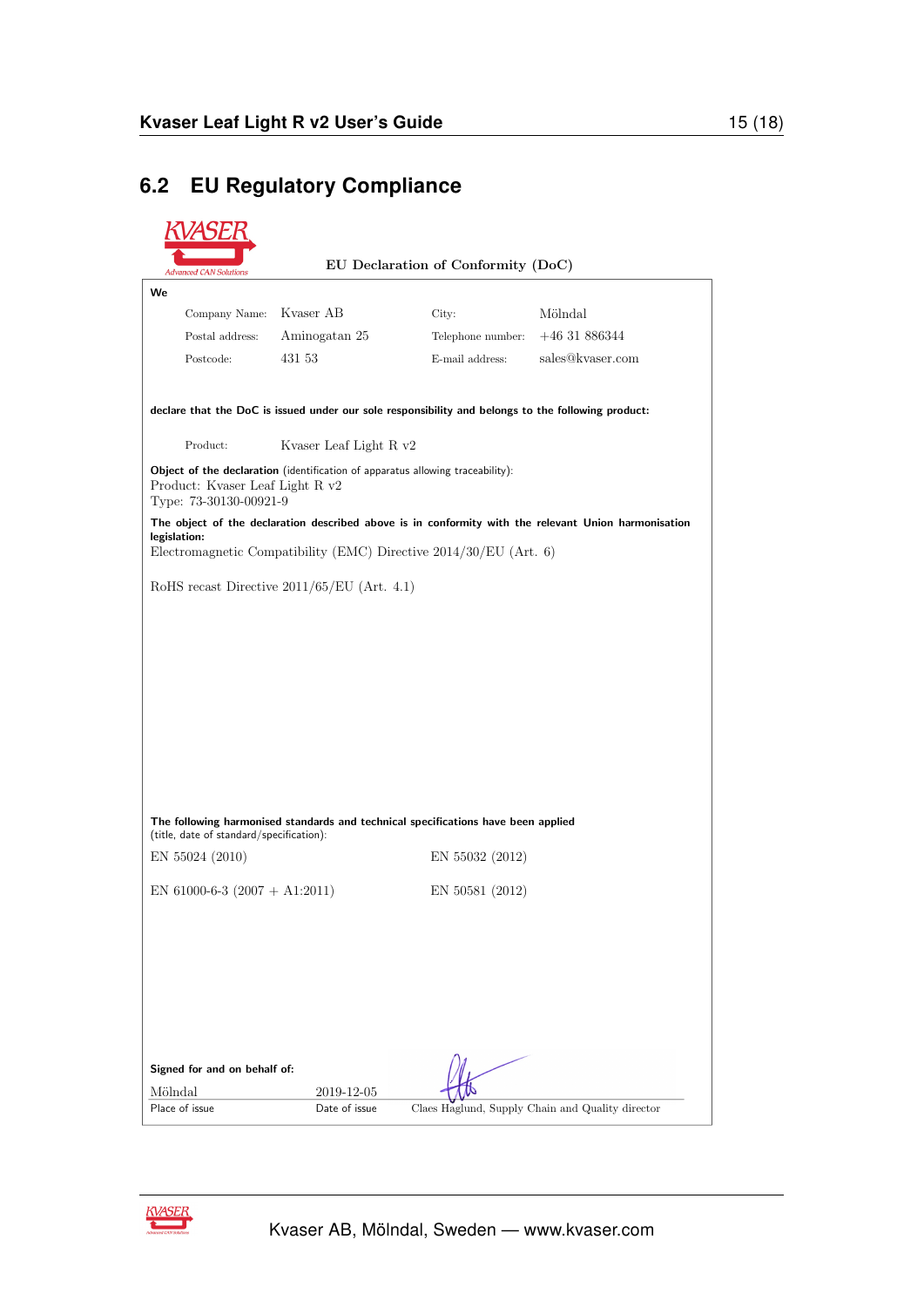#### <span id="page-15-0"></span>6.3 FCC Regulatory Compliance



Federal Communications Commission (FCC) Compliance Information Statement

#### IDENTIFICATION OBJECT:

Product: Kvaser Leaf Light R v2 Type: 73-30130-00921-9

#### APPLICABLE COMPLIANCE STATEMENTS:

CFR Title 47 Part 15 §15.107, §15.109 This device complies with part 15 of the FCC Rules. Operation is subject to the following two conditions: (1) This device may not cause harmful interference, and (2) this device must accept any interference received, including interference that may cause undesired operation.

#### RESPONSIBLE PARTY (IN USA) NAME:

Kvaser Inc. 23881 Via Fabricante, Suite 503 Mission Viejo, CA 92691

Internet contact: support@kvaser.com

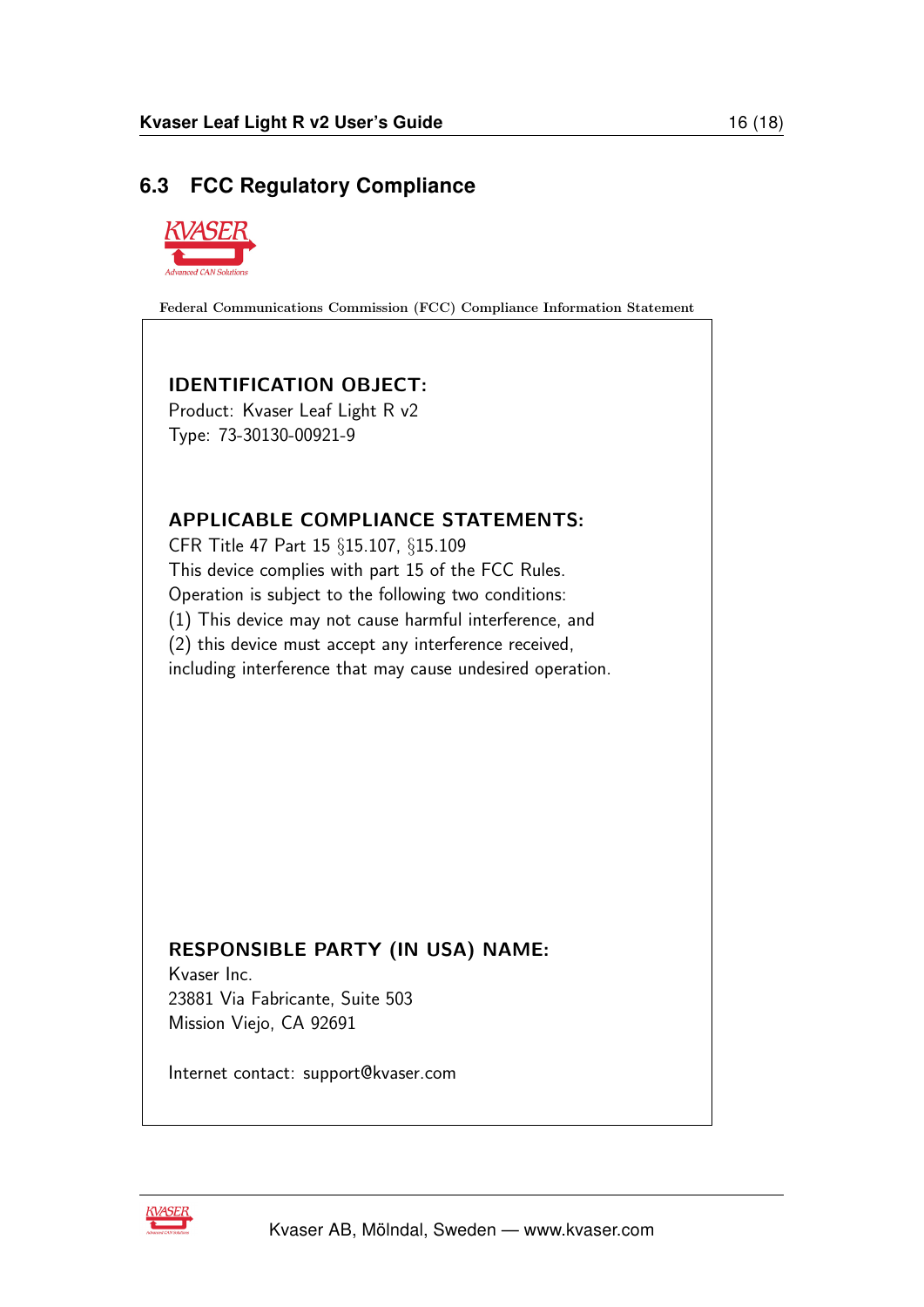### <span id="page-16-0"></span>6.4 Patents, Copyrights and Trademarks

All trademarks are the property of their respective owner. Windows is a registered trademark of Microsoft Corporation in the United States and other countries.

Adobe, the Adobe logo, and Reader are either registered trademarks or trademarks of Adobe Systems Incorporated in the United States and/or other countries.

DeviceNet is a trademark of Open DeviceNet Vendor Association, Inc.

NMEA 2000 is the registered trademark of the National Marine Electronics Association, Inc.

For information about Kvaser related CAN patents, see [www.kvaser.com/patent.](https://www.kvaser.com/patent/)

The products described in this document are protected by U.S. patent 5,696,911.